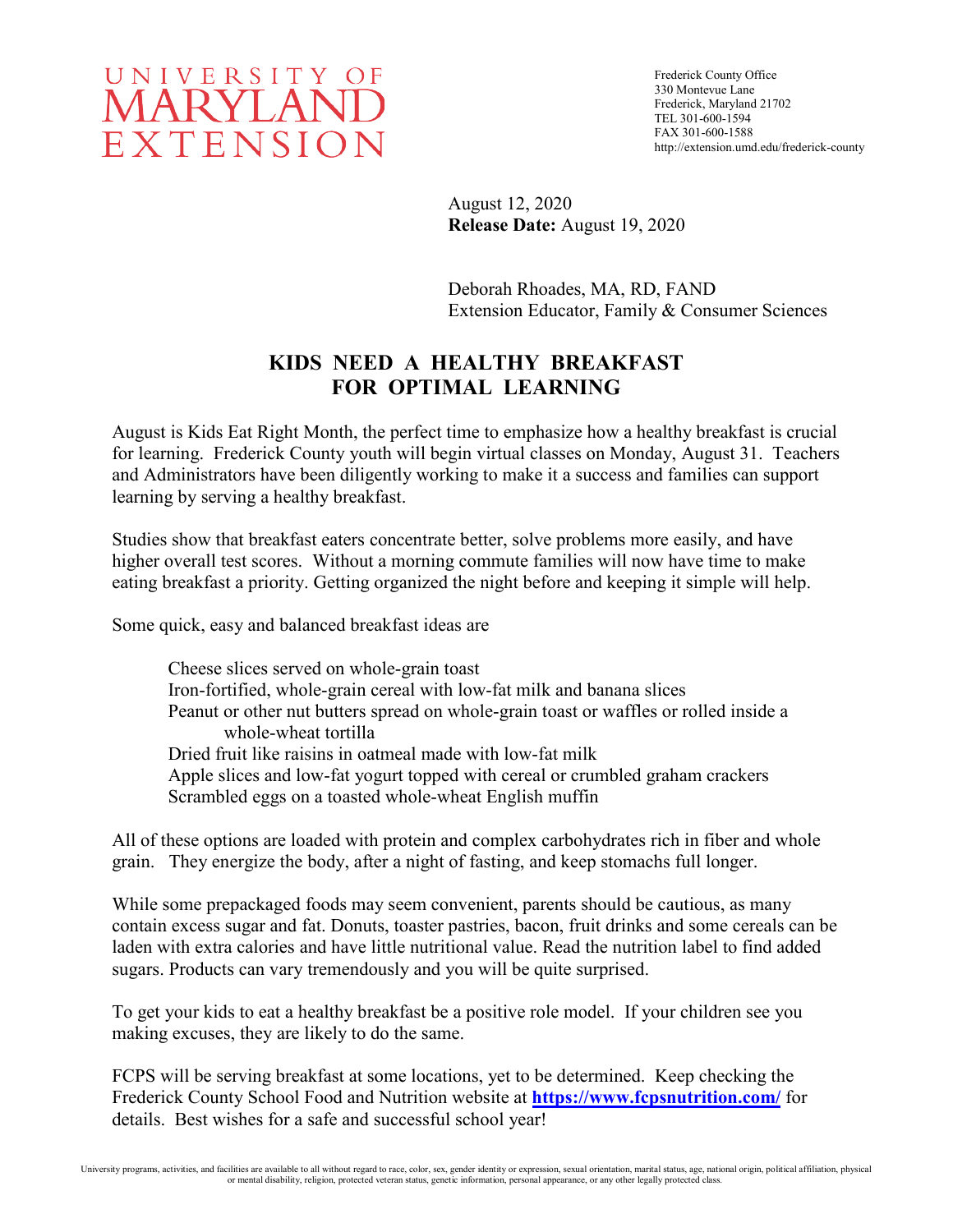# **BREAKFAST CASSEROLE**

*2018 Maryland Agriculture Calendar (1 Acre Farm)*

1 pound pork breakfast sausage Nonstick cooking spray 2 cups croutons 10 large eggs 1 1/2 cups 2% milk 1 teaspoon ground mustard (dry) 1/4 teaspoon salt 1/8 teaspoon black pepper 8 ounces shredded cheddar cheese

Cook the sausage in a large skillet until no longer pink. Drain the fat. Transfer to a plate to cool. Spray a 13x9 baking dish with nonstick cooking spray. Preheat oven to 350°F. Evenly spread the croutons across the bottom of the dish. Cover croutons with a layer of the cooked sausage. In a large bowl, combine the eggs, milk, mustard, salt, pepper and whisk until well combined. Pour egg mixture over the sausage. Top with cheese. Bake uncovered for 50-60 minutes (cheese should be bubbling and turning golden brown). Let cool a few minutes then slice and serve.

#### **GERMAN APPLE PANCAKE**

Serves 2

2 apples, peeled and sliced 1/4 cup apple cider 1/2 teaspoon cinnamon 1 teaspoon honey 1/3 cup milk 1/2 teaspoon vanilla 2 eggs, lightly beaten 1/2 cup self-rising flour 2 teaspoons sugar Vegetable cooking spray 1 tablespoon powdered sugar

Combine apples and cider in a small saucepan. Cook over medium-high heat until softened. Drain; set aside, add cinnamon and honey and keep warm. Combine milk, vanilla and eggs, stirring well with wire whisk. Add flour and sugar and whisk together. Set aside.

Wrap handle of an 8-inch nonstick skillet with foil; coat skillet with cooking spray. Preheat skillet in oven at 425° for 2 to 3 minutes. Pour batter into hot skillet. Bake at 425° for 15 minutes or until puffy and browned. Remove from skillet. Top with warm apple mixture, and sprinkle with powdered sugar. Serve immediately

**EGG IN A BASKET** Serves 1

Vegetable cooking spray 1 unbaked biscuit (use refrigerator biscuit dough, prepared biscuit mix like Bisquick, or a favorite family/home recipe)